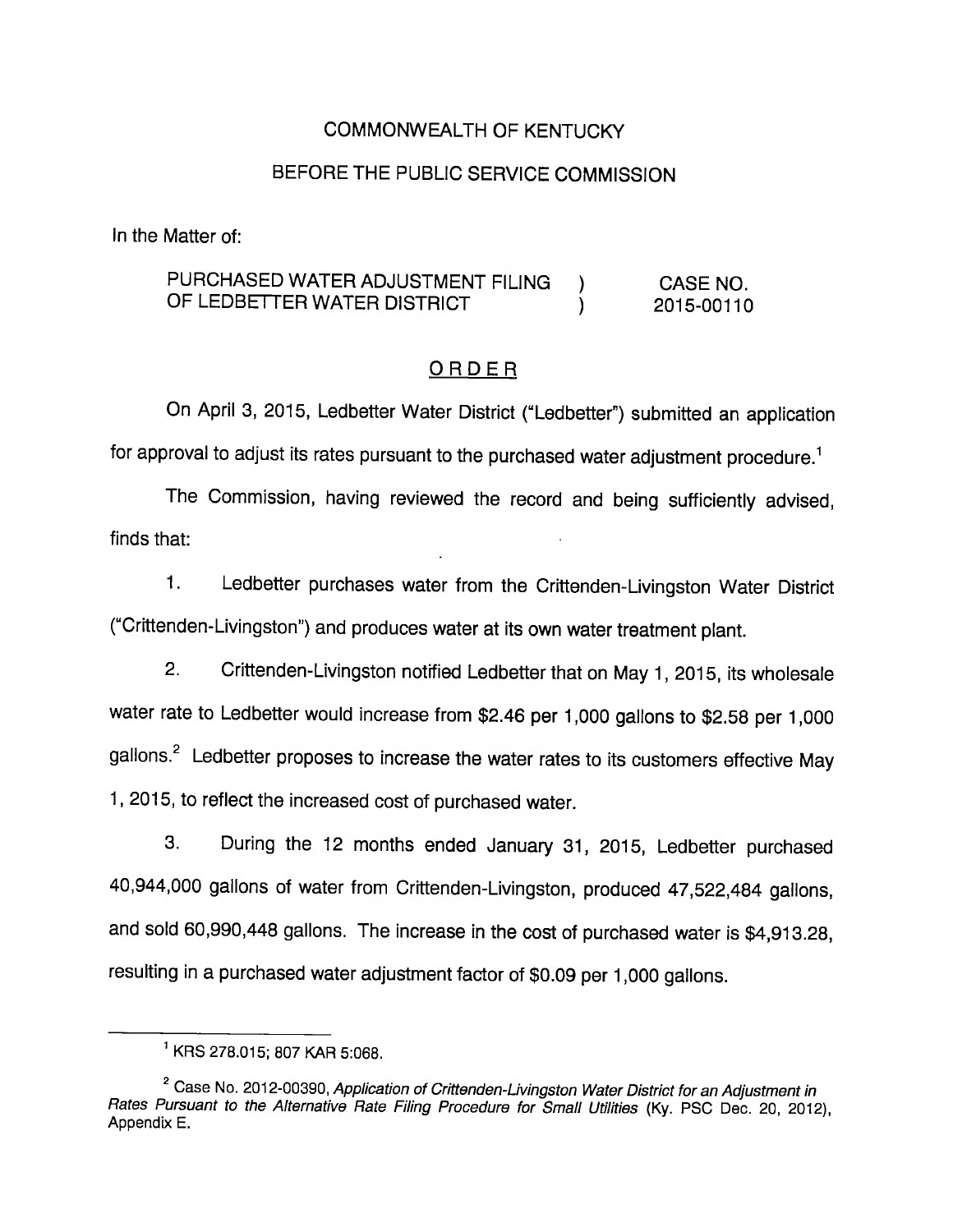4. The purchased water adjustment factor of \$0.09 per 1,000 gallons, as calculated in Appendix A to this Order, is fair, just, and reasonable and should be approved.

5. Ledbetter's proposed rates, as set forth in Appendix B to this Order, are fair, just, and reasonable and should be approved for water service rendered on and after May 1, 2015.

IT IS THEREFORE ORDERED that:

1. The purchased water adjustment factor of \$0.09 per 1,000 gallons is approved.

2. Ledbetter's rates are approved for service rendered on or after May 1, 2015.

3. Within 20 days of the date of this Order, Ledbetter shall file with the Commission, using the Commission's electronic Tariff Filing System, revised tariff sheets showing the rates approved herein.

By the Commission



**ATTES** Execy Director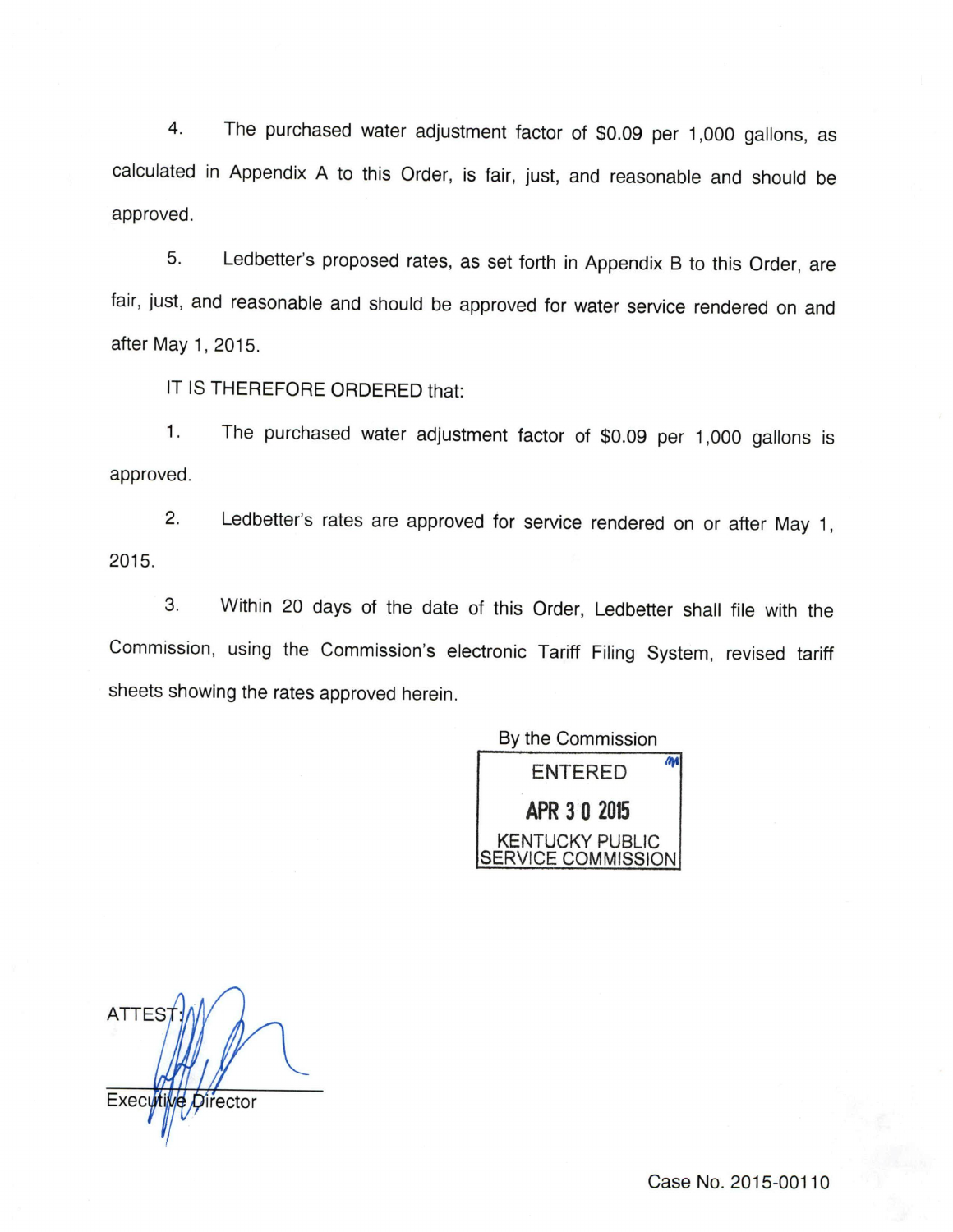# APPENDIX A

 $\langle \rangle$  .

# APPENDIX TO AN ORDER OF THE KENTUCKY PUBLIC SERVICE COMMISSION IN CASE NO. 2015-00110 DATED APR 3 0 2015

 $\mathcal{L}(\mathcal{A})$  and  $\mathcal{L}(\mathcal{A})$  . The set of  $\mathcal{L}(\mathcal{A})$ 

| Crittenden-Livingston<br>Purchases in gallons<br>Volumetric rate | <b>New Rate</b><br>40,944,000 |                                            | <b>Base Rate</b><br>40,944,000 |
|------------------------------------------------------------------|-------------------------------|--------------------------------------------|--------------------------------|
|                                                                  | \$2.58/1,000<br>\$105,635.52  |                                            | \$2.46/1,000<br>\$100,722.24   |
|                                                                  | Increased water cost          |                                            | \$4,913.28                     |
| Increased water cost<br>Divided by gallons sold/1,000            |                               | \$<br>4,913.28<br>60,990,448<br>\$<br>0.81 |                                |
| Purchased water adjustment factor                                |                               | \$0.09 per 1,000 gallons                   |                                |

and the state of the state of the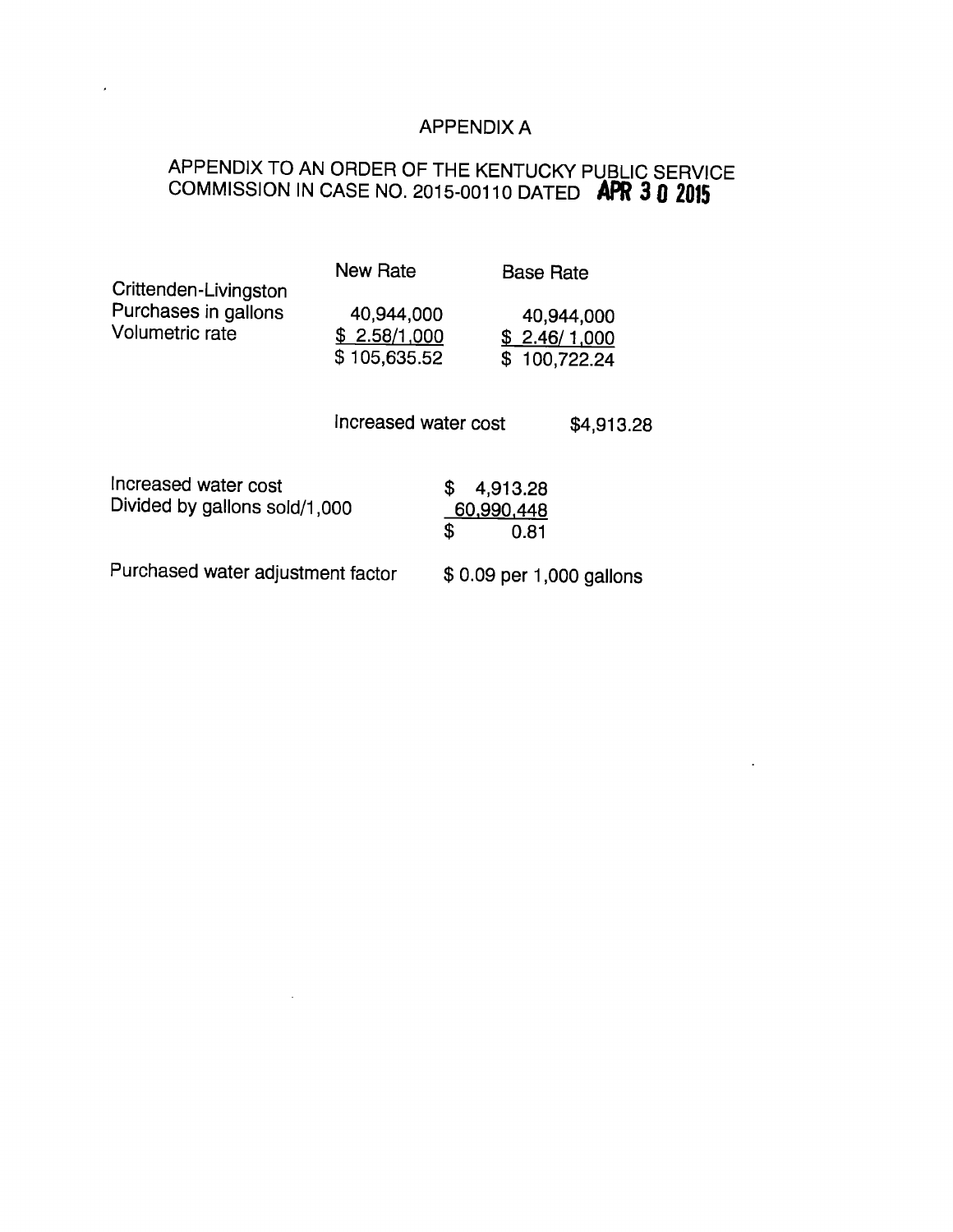### APPENDIX B

# APPENDIX TO AN ORDER OF THE KENTUCKY PUBLIC SERVICE COMMISSION IN CASE NO. 2015-00110 DATED  $APR$  3 0 2015

The following rates and charges are prescribed for the customers in the area served by Ledbetter Water District. All other rates and charges not specifically mentioned herein shall remain the same as those in effect under authority of the Commission prior to the effective date of this Order.

# RATES AND CHARGES

#### **All Meter Sizes**

Customer Charge **\$ 6.59 Monthly Rate** 

Over 25,000 gallons 3.85 per 1,000 gallons

First 25,000 gallons 5.68 Minimum Bill